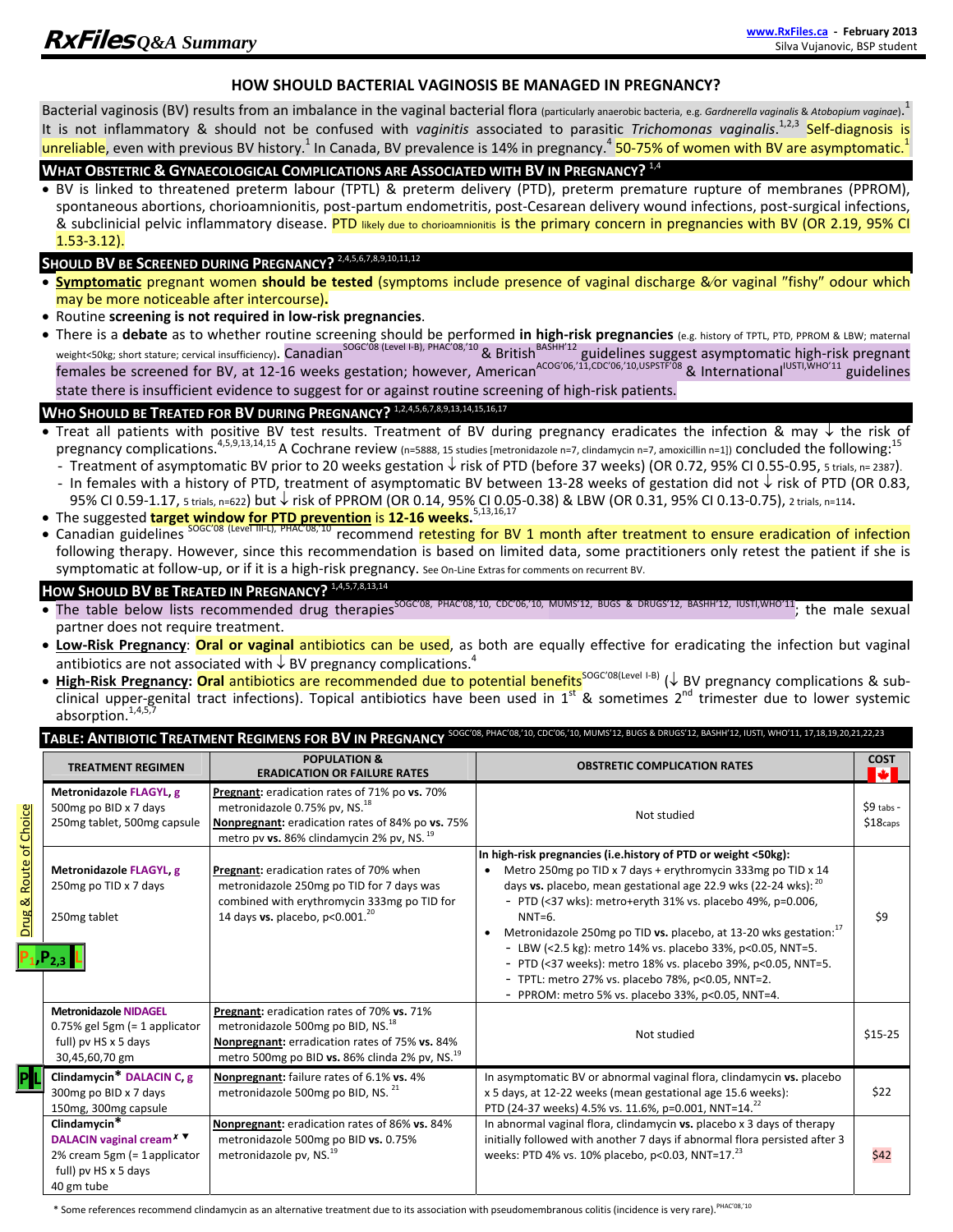# **ARE THERE HARMS TO TREATING BV WITH ANTIBIOTICS?** 1,4,5,7,18,24,25,26,27

Although treating BV with antibiotics may provide benefit (i.e. ↓ pregnancy complications), concerns of potential PTD & LBW with antibiotic treatment have been raised. <sup>24,25,26</sup>

**Metronidazole:**

- The evidence for treating BV with metronidazole in high-risk females is conflicting. Three RCTs showed fewer PTD (<37 weeks) with treatment,<sup>16,17,20</sup> one showed no benefit,<sup>27</sup> & one showed  $\uparrow$  risk of PTD & LBW with oral metronidazole.<sup>28</sup>
- The latter study used metronidazole 400mg po BID x 2 days (treatment repeated in 4 weeks if infection still present, 30%) in patients with a mean gestation age of 19.7 weeks. The authors reported an risk of PTD (<37 weeks) in multigravidae (n=74), high-risk pregnancies (previous mid-trimester abortion or PTD) (PTD 43% metro. vs. 24% placebo, p=0.0231).<sup>28</sup> Birth weights were 2,475gm metronidazole vs. 2,759gm placebo (p=0.0109). Differences in outcomes were NS in primigravidae females. Study limitations include use of low dose & short treatment duration, focus on South-African population (↑ risk of BV & PTD with black ethnicity), small population size, & a lower, more asymptomatic number of participants in the metronidazole group.
- A 2007 meta-analysis assessed the efficacy & safety of antibiotics macrolides, clindamyin & metronidazole during second trimester for the prevention of adverse obstetrical outcomes.<sup>25</sup> The authors concluded that metronidazole was not associated with changes in the rate of PTD, OR 1.1 (95% CI 0.95-1.29, p=0.21), 8 studies, n=2779. However, there was a higher rate of PTD when metronidazole was the only antibiotic administered, OR 1.31 (95% CI 1.08‐1.58, p=0.005), 6 studies, n=2006.
	- Of the 8 metronidazole studies included in the meta‐analysis, only 4 were for the treatment of BV.
	- All 4 of the BV studies were also included in USPSTF meta-analysis, which concluded there was too much heterogeneity among the studies involving high‐risk females to pool the results.
	- This meta-analysis was considered by the 2008 SOGC BV Guideline Committee which recommends metronidazole,<sup>4</sup> but was also the basis for another document which recommends against the use of metronidazole during pregnancy.<sup>2</sup>
- A 2012 cohort study (n=2,829) reported no association between PTD, LBW, or congenital anomalies & metronidazole for BV or *Trichomonas* treatment in pregnancy.<sup>25</sup>
- As noted on page 1, various organizations have concluded different recommendations based on the above trials. Comparison of the trials is difficult due to multiple differences in the trial design, e.g. definition & diagnosis of BV, treatment regimen & duration, timing of screening & treatment, inclusion of both low & high risk patients, inclusion of other infections (e.g. Trichomonas). - **Overall, studies show more benefit than harm**.
- **Clindamycin:**
	- Oral clindamycin may  $\downarrow$  the risk of PTD in BV. Topical clindamycin (2% cream pv daily x 7 days) might  $\uparrow$  PTD & neonatal infections in high-risk pregnancies (PTD history) at 26-33 weeks of gestation (delivery before 34 weeks: 9% clindamycin vs. 1.4% placebo; & infectious neonatal morbidity: 5/83 clindamycin vs. 0/85 placebo, p<0.05 for both).<sup>1,30</sup> Thus, oral clindamycin is recommended over topical soccos, PHAC<sup>'08</sup>,<sup>10</sup>, CDC<sup>'06,10</sup> especially in high-risk pregnancies with BV.

## **Is METRONIDAZOLE SAFE IN PREGNANCY & BREASTFEEDING?** 1,24,28,29,30,31,32

- **Pregnancy:**
- Either oral or topical metronidazole for the treatment of BV is suitable during pregnancy.
- Case reports & cohort studies have questioned  $1<sup>st</sup>$  trimester safety due to a possible association with cancers, particularly neuroblastoma in infants, & teratogenicity in animals.<sup>24</sup> However, after >40 years of use, there is no evidence that metronidazole  $\uparrow$ rate of major birth defects above the baseline rate of 2-4%, or that there are any detectable side-effects on the fetuses.<sup>31,32</sup> A cohort study investigating cancer was non‐statistically significant; neuroblastoma is also a common tumor in pediatrics, preventing a causal relationship with metronidazole.<sup>24</sup>
- **Breastfeeding:**
	- Safety of topical metronidazole has not been studied during breastfeeding and is unlikely to cause concern. Following vaginal administration, maternal plasma levels are <2% of those after a 500mg oral dose, & are 1% of the maternal peak plasma levels after a 250mg oral dose.
	- **Oral** metronidazole is likely safe in breastfeeding. Although it is excreted up to 20% in the breast milk, there are no reports of adverse events in breastfed infants of mothers who took metronidazole.<sup>24</sup> Anectodal reports of loose stools with IV metronidazole resolved when IV therapy was changed to oral, & a possible association with lactose-intolerance remains to be proven.<sup>33</sup> An  $\uparrow$  risk of *Candida* colonization reported in infants breastfed by mothers on metronidazole 400mg TID is small & NS (7/24 infants vs. 3/31, p=0.053).<sup>30</sup>
	- A 2gm one-time dose followed by expressing & discarding breast milk for 12-24 hours post-treatment is recommended in some references.<sup>1,24,32</sup> Anecdotally infants may reject milk due to a metallic/bitter taste.<sup>34</sup> Monitor breastfed infants for loose stools, thrush, & feeding problems.

### **Is CLINDAMYCIN SAFE IN PREGNANCY & BREASTFEEDING**? 4,24,31,32

- **Pregnancy:** Either oral or topical clindamycin is considered safe during pregnancy. Clindamycin has no known teratogenic effects during 1<sup>st</sup> trimester in humans.<sup>24,35</sup> Although very rare, clindamycin is associated to pseudomembranous colitis.
- **Breastfeeding:** Clindamycin, oral or topical, is compatible with breastfeeding. Topical therapy is unlikely to cause concern for the infant, although 30% of a vaginal dose is absorbed into the mother's blood. Oral clindamycin has been associated with diarrhea, thrush or diaper rash, & rare case reports of antibiotic-associated colitis (bloody stools) in the infant.<sup>24</sup> The latter was associated with high doses of clindamycin (600mg IV q6h) in combination with gentamicin, & disappeared 24 hours after treatment discontinuation. Monitor breastfed infants for loose stools (especially bloody stools) & thrush.

See **On‐Line Extras** for How is BV vs. *Trichonomas vaginalis* Diagnosed, What are the Risks Factors for BV, How Should BV be Managed in an HIV‐positive Pregnancy, How Should Recurrent BV be Treated, Can Other Products be Used for BV, & Comparison of BV Antibiotic Tx Regimens Recommended by Clinical Guidelines. www.RxFiles.ca Frecommended in the guideline -=not recommended in the guideline X = Non-formulary in SK V=Covered by NIHB ACOG=American Congress of Obstetricians & Gynecologists BASHH=British Association for Sexual Health & HIV BID=twice daily BV=bacterial vaginosis CI=confidence interval **clinda**=clindamyin CDC=Centers for Disease Control & Prevention FSRH=Faculty of Sexual & Reproductive Health Care g=generic gm=gram HIV=human<br>immunodeficiencyv means the alth NNT=number needed to treat NS=non-statistically significant OR=odds ratio PHAC=Public Health Agency of Canada po=by mouth PPROM=preterm premature rupture of membrane PTD=preterm delivery pv=per vagina RCT=randomized control trial SOGC=Society of Obstetricians & Gynaecologists of Canada TID=three times a day TPTL=threatened preterm labour USPSTF=United States Preventive Services Task Force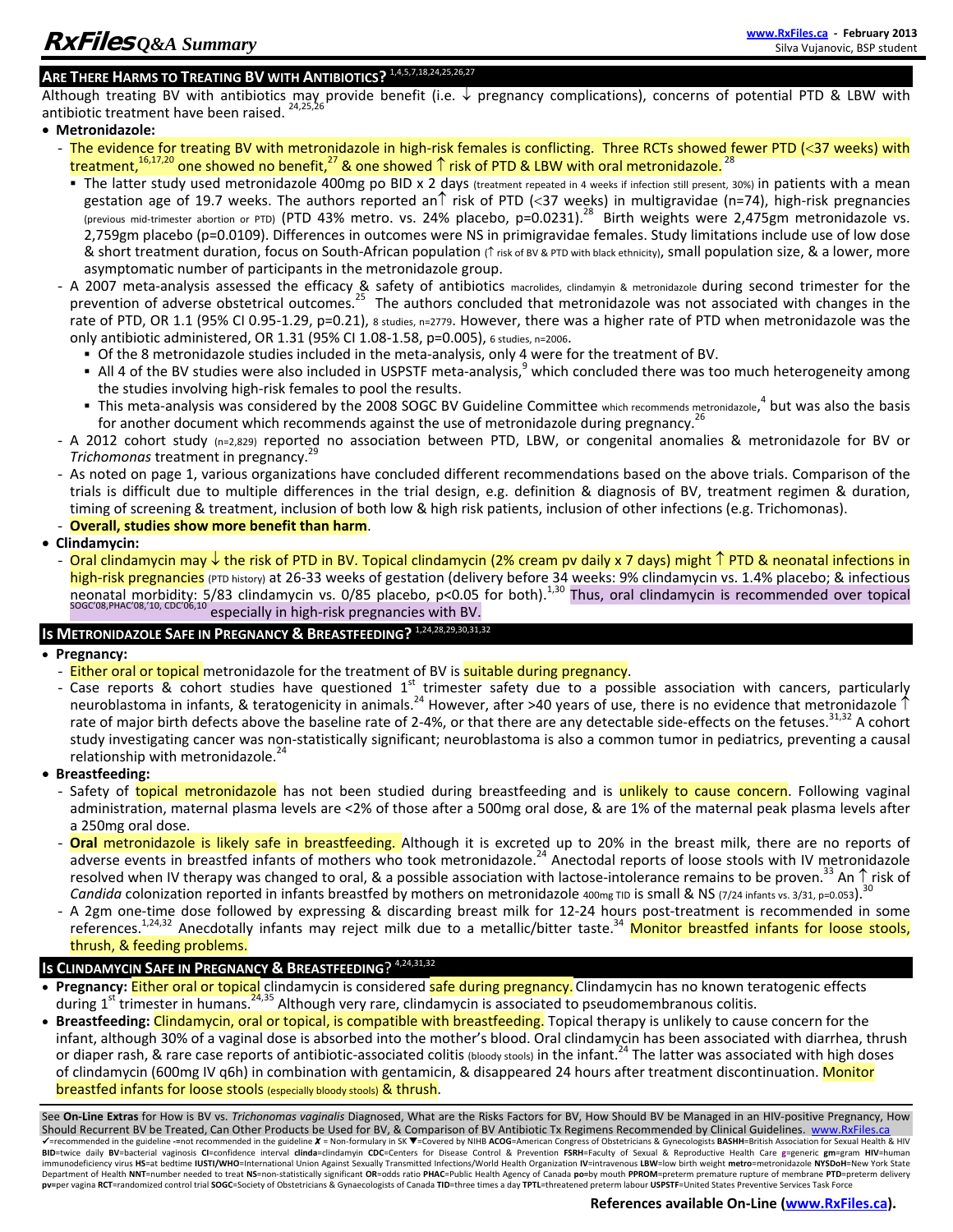#### **HOW IS BV VS. TRICHOMONAS VAGINALIS DIAGNOSED?** 1,3,36

- Signs & symptoms of BV include a thin & off-white/grey malodorous ("fishy smell") vaginal discharge without dyspareunia; while those of *Trichomonas vaginalis* include a thin & green/yellow malodorous vaginal discharge, vulvovaginal erythema, burning, postcoital bleeding, dyspareunia & 'strawberry' cervix.
- Signs & symptoms alone are not sufficiently sensitive or specific to diagnose either infection.
- BV is diagnosed if the patient is positive for ≥ 3/4 Amsel criteria (homogenous thin grayish-white vaginal discharge, vaginal pH > 4.5, positive whiff-amine test with 10% KOH, & clues cells on saline wet‐mount); or if gram stain of vaginal discharge gives a Nugent score of 7/10 or a Hay/Ison grade of 3.
- *Trichomanas vaginalis* is diagnosed based on the presence of trichomonads on a wet mount. Since trichomonads remain motile for 10‐ 20 minutes after sample collection, microscopy may become non‐diagnostic if performed outside of this timeframe within the clinic. However, if the sample is placed in a medium & sent for clinical laboratory analysis ~\$50/swab, this timeframe extends to 3 hours in the Saskatoon Health Region keep at room temperature. Culture or rapid antigen & nucleic acid amplification tests can also be done if available.

### **WHAT ARE THE RISK FACTORS FOR BV?** 37,38,39,40,38

- . Risk factors include douching, smoking, young sexually active women (≤14 years old), racial origin (black), intrauterine device (IUD) contraception, female sex partner, new sex partner, or multiple sex partners. A potentially pregnancy-specific risk factor is vitamin D deficiency.<sup>35</sup> Recommend vitamin D 600-2000 IU/day for all pregnant females regardless of BV history or risk.
- It is unclear if any particular lifestyle intervention prevents BV, but **smoking cessation** & avoiding douching are encouraged. An observational study suggests consistent condom use may  $\downarrow$  the risk of developing BV (adjusted OR 0.55, 95% CI 0.35-0.88).<sup>41</sup>

### **HOW SHOULD BV BE MANAGED IN AN HIV‐POSITIVE PREGNANCY?** 5,42,43,41,42

● Screening for BV in HIV-positive patients should be performed **during the first prenatal visit**<sup>NYSDoH'09 (Level A-II)</sup>. HIV-positive patients have an  $\uparrow$  risk of preterm delivery (11.1% vs. 7.5% in the general population).<sup>1,44,45</sup> Confirmed BV should be treated using the same drug therapy as for HIV‐negative patients.

### **HOW SHOULD RECURRENT BV BE TREATED?** 1,2,3,5,34,37

- BV recurs in 15‐50% of women within 1‐12 months. It is unclear whether BV recurrence is due to resistance, reinfection &/or recurrence.
- No studies or recommendations were located that specifically addressed treatment of BV recurrence or prophylaxis in pregnancy.
- Recurrence can be treated with the same antibiotic regimen used for the initial episode.<sup>1,36</sup>

#### **CAN OTHER PRODUCTS BE USED FOR BV?** 1,46,47,

- Douching is a risk factor for BV & is not recommended, especially since it may also be an independent risk factor for preterm birth.
- There is insufficient evidence to recommend the use of antiseptics (e.g. boric acid), disinfectants, acidifying agents, *Lactobacillus* probiotics alone or in combination with antibiotics for treatment of BV.

#### TABLE: COMPARISON OF BV ANTIBIOTIC TREATMENT REGIMENS RECOMMENDED IN PREGNANCY BY CLINICAL GUIDELINES?

Recommended treatment regimens & durations vary among the Guidelines (see below Table) due to the variation of treatment regimens & durations used in studies, as well as the different antibiotic strengths commercially available in the represented countries.

| .                                                                  |                |             |         |                               |          |                |            |               |  |  |  |
|--------------------------------------------------------------------|----------------|-------------|---------|-------------------------------|----------|----------------|------------|---------------|--|--|--|
| <b>Treatment</b>                                                   | <b>SOGC'08</b> | PHAC'08,'10 | MUMS'12 | <b>BUGS &amp;</b><br>DRUGS'12 | BASHH'12 | <b>FSRH'12</b> | CDC'06,'10 | IUSTI, WHO'11 |  |  |  |
| Metronidazole 500mg po BID x 7<br>days                             |                |             |         |                               |          |                |            |               |  |  |  |
| Metronidazole 400mg po BID x 5-7<br>days                           |                |             |         |                               |          |                |            |               |  |  |  |
| Metronidazole 250mg TID x 7 days                                   |                |             |         |                               |          |                |            |               |  |  |  |
| Metronidazole 2gm po as single<br>dose                             |                |             |         |                               |          |                |            |               |  |  |  |
| Metronidazole 0.75% gel 5gm (=1<br>applicator full) pv HS x 5 days |                |             |         |                               |          |                |            |               |  |  |  |
| Clindamycin 300mg po BID x 7 days                                  |                |             |         |                               |          |                |            |               |  |  |  |
| Clindamycin 2% cream 5gm pv HS<br>$(=1$ applicator full) x 5 days  |                |             |         |                               |          |                |            |               |  |  |  |

\*\*ACOG: recommended regimens for nonpregnant patients only.

**Acknowledgements**: Contributors & Reviewers: Shanna Fenton MD, CCFP (Family Medicine, Saskatoon), Jocelyne Martel MD, FRCPC (Obs/Gyne College of Medicine, U of S, Saskatoon),Tessa Laubscher MD, CCFP (Family Medicine, Saskatoon), Deborah Seibel MD, DTM&H(Lond.),CCFP,FCFP (Sexual Health Clinic, RQHR). <u>Prepared by</u>: S.Vujanovic *BSP Student, L.Kosar BSP,MSc, L. Regier BA,BSP.*<br>DISCLAIMER: The content of this pewskither recreased the pres

DISCLAIMER: The content of this newsletter represents the research, experience and opinions of the authors and not those of the Board or Administration of Saskatoon Health Region (SHR). Neither the authors nor Saskatoon He herein comples, and they are not responsible for any errors or omissions of for the result obtained from the use of such information. Any use of the newsleter will mply acknowledgement of this disclaimer and relates any re

**Copyright 2013 – RxFiles, Saskatoon Health Region (SHR) www.RxFiles.ca**